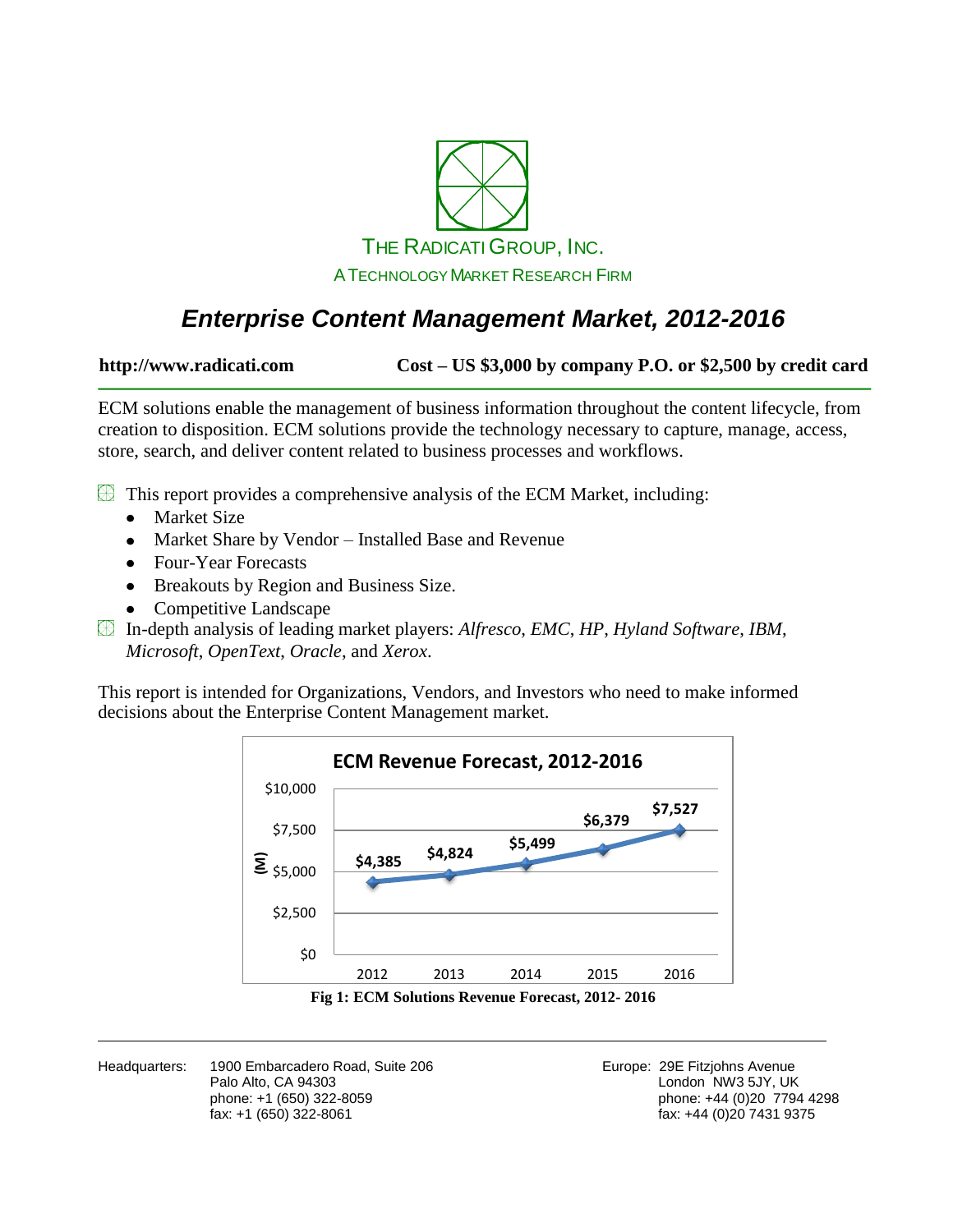## **TABLE OF CONTENTS**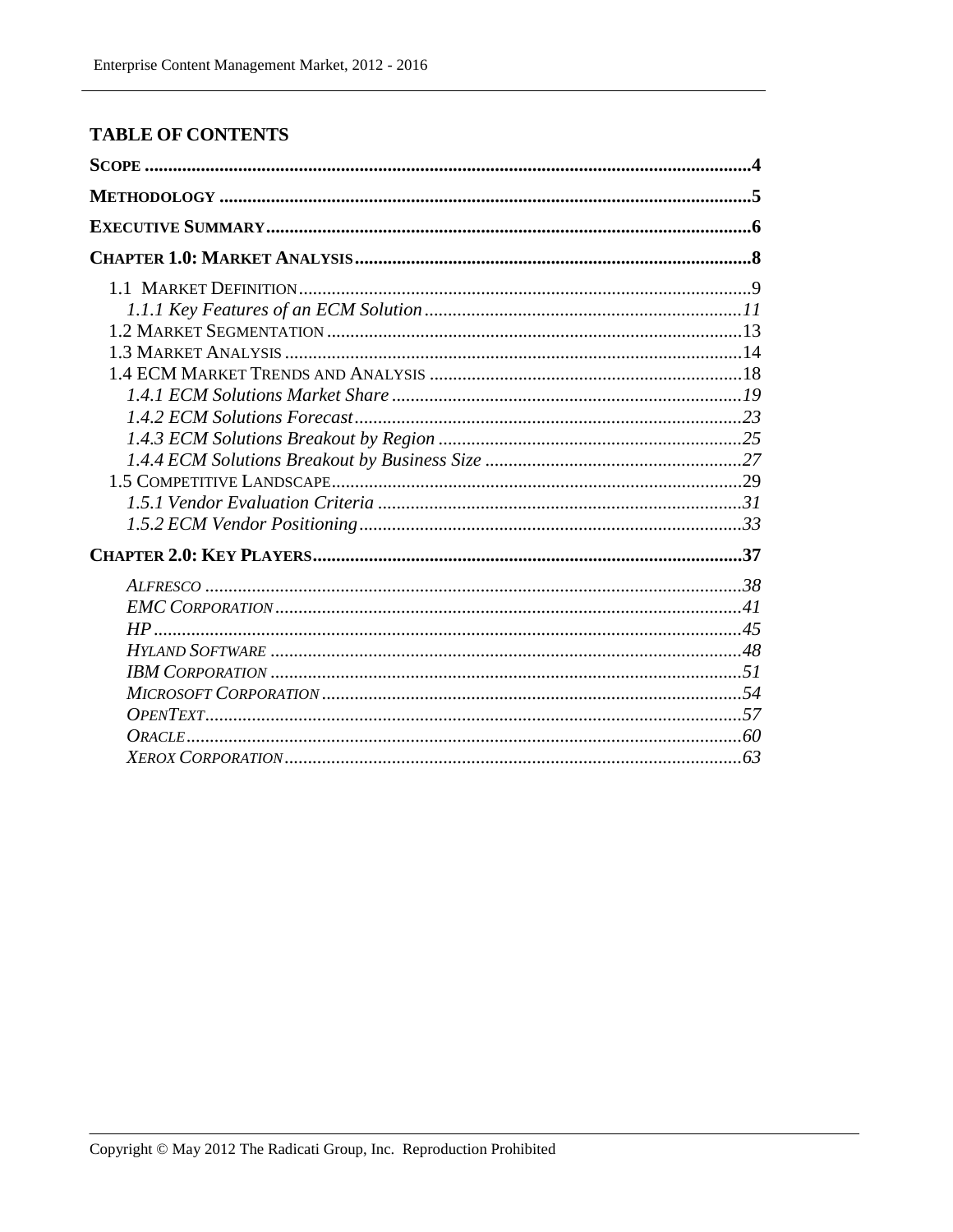## **LIST OF FIGURES**

## **LIST OF TABLES**

#### **About The Radicati Group, Inc.**

The Radicati Group is a leading technology research and advisory firm focused on all aspects of email, security, email archiving, regulatory compliance, wireless technologies, web services, instant messaging, unified communications, social networking, and more. The company provides both quantitative and qualitative information, including detailed market size, installed base and forecast information on a worldwide basis, as well as detailed country breakouts.

The Radicati Group works with corporate organizations to assist in the selection of the right products and technologies to support their business needs, as well as with vendors to define the best strategic direction for their products. We also work with investment firms on a worldwide basis to help identify new investment opportunities.

The Radicati Group, Inc. is headquartered in Palo Alto, CA, with offices in London, UK.